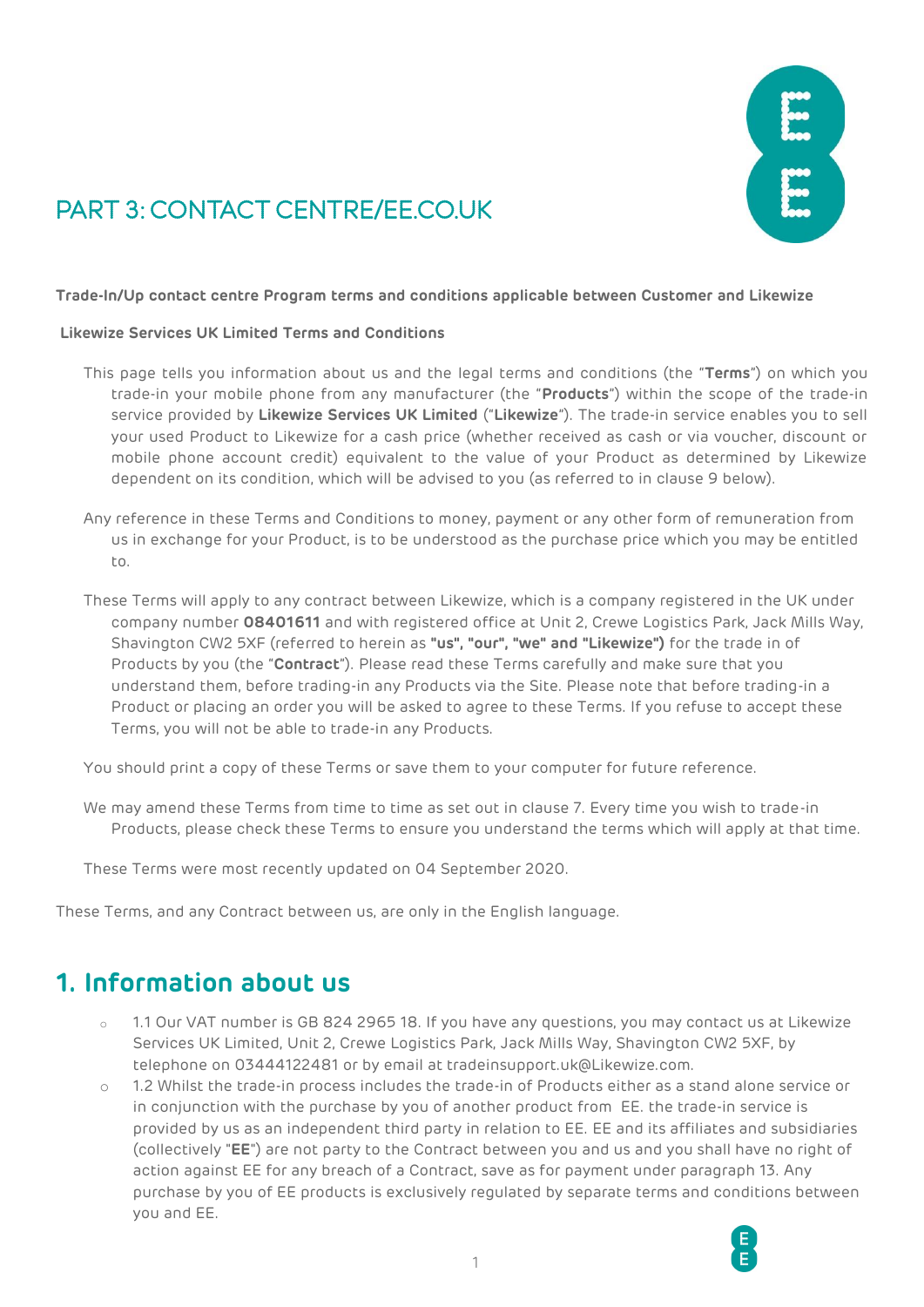## **2. How we use your personal information**

o 2.1 In order for Likewize to carry out the contract for the purchase of your old Product we will need your name, address, email address and telephone number, details of your bank account in which to remit the value of the Product (where applicable), details of the Product and other limited information which we will request when you sign up to the trade in services. We will use this information solely for the purposes of the trade in services and in fulfilling our contractual obligations, but for no other purpose unless you have agreed to any additional purpose. Any such items of personal data will be maintained by Likewize as the data controller in compliance with the applicable data protection laws and in accordance with our privacy policy at https://www.Likewize.com/eu-privacy-policy/.

#### • **2. Please remove your data from the product**

- o 2.2 **It is your responsibility** to:
	- a. Remove your sim card (the **"SIM"**) and any memory card before sending your Product to us. The SIM and memory card can contain private information and may enable unauthorised use of your network airtime or your personal information. If you fail to remove the SIM or memory card, you agree to release us from all claims, losses or damages with respect to the use of the SIM or memory card arising before, or after receipt of your Product.
	- b. Delete and remove all personal files and data, whether in the form of personal details, SMS, photos, games, songs or other data (the **"Data"**) from the Product and reset your Product to factory settings. Always follow the manufacturer's guidelines to wipe the data:
		- a. for Apple devices Please refer to Apple's guidance on deletion of Data, storing Data to iCloud or other backup, and resetting your Product to factory settings. Additionally, switch off "Find My iPhone" or equivalent on your Product.
		- b. for all other manufactures strictly follow their guidance on deletion of Data, storing Data to the cloud or other backup, and resetting your Product to factory settings.
		- c. Likewize does not warrant or guarantee that resetting the Product to factory settings will permanently delete any Data or personal information from the Product. Likewize shall have no obligations in respect of wiping or removing the Data. Likewize accepts no responsibility for failure to maintain the integrity or confidentiality of any Data in the device.
	- c. Notwithstanding clause 3.6 below, if Likewize receives your Product with Data still left on it Likewize will reject the Product and cancel the Contract. Please ensure you remove all Data and reset the Product to factory settings before handing or sending it to Likewize.
	- d. Please remove any security locks and disable "find my Phone" functions before sending your Product to Likewize, if these are in place this will disable access to the Product and its value will be zero.
- o 2.3 By sending your Product to us, you agree to release us from all claims, losses or damages with respect to the SIM, Data or Product. We accept no responsibility in relation to the security, protection, confidentiality or use of such Data or the SIM. You acknowledge that once we have Purchased the Product from you we may resell the Product to a third party, and we have no control over what the third party does with the Product or who they may resell the Product to. It is therefore vital that you follow the requirements set out in this clause 3 regarding the removal of your data and Content from the Product.
- o 2.4 Please back up any data or other information and content you want to keep from the Product on a secure cloud based system or other data storage device (in accordance with the manufacturer's recommended procedure) before sending the Product to Likewize..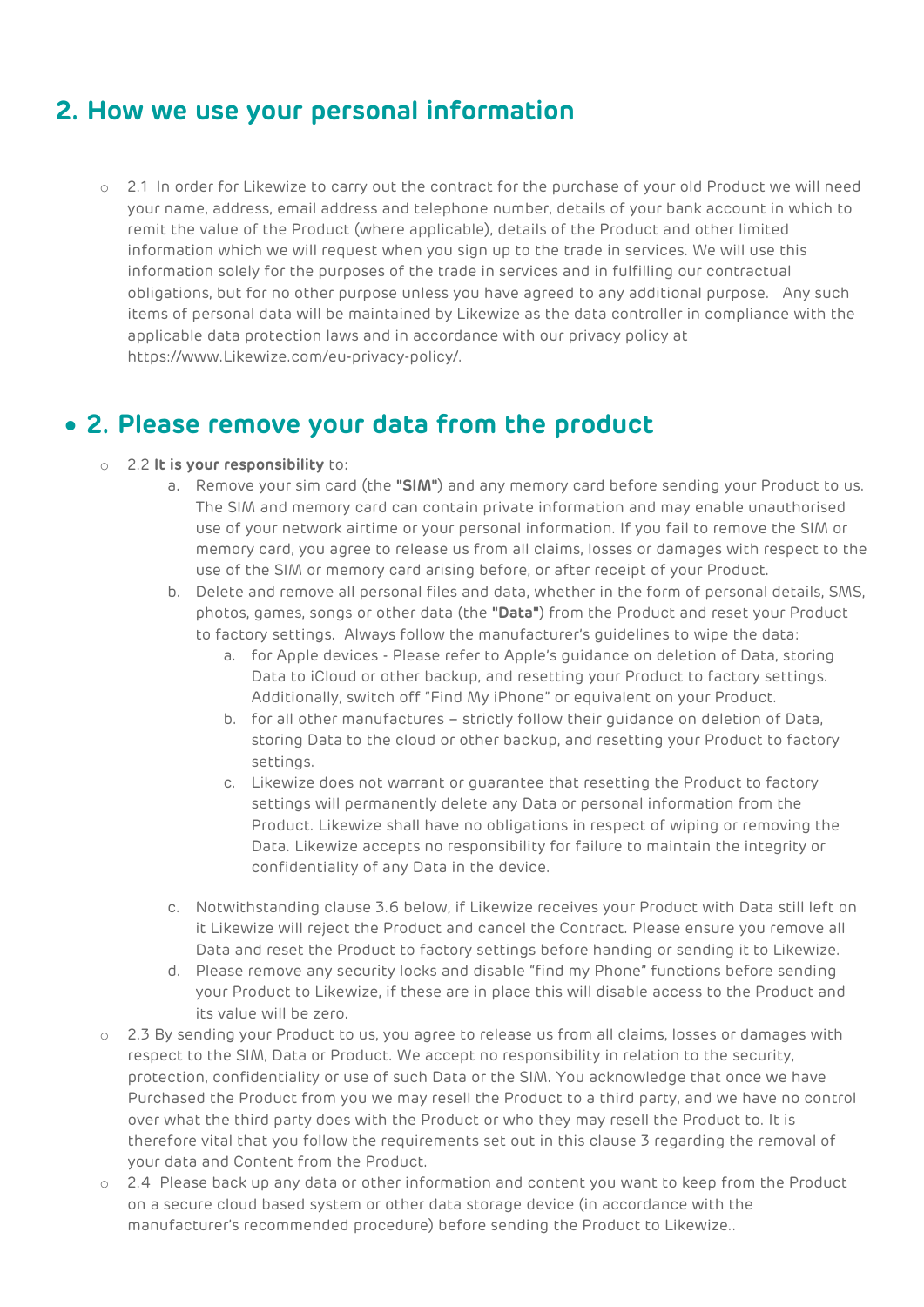- o 2.5 You agree that you have the sole responsibility to keep a separate backup copy of any Data before sending your Product to us; and that you have taken all reasonable steps to eliminate and delete Data that is deemed personal or confidential from the Product. Data recovery is not a part of the trade-in service and we and EE accept no responsibility or liability for any lost Data.
- o 2.6 Where a Product is received by Likewize which, when the Product is turned on, appears not to have been reset to factory settings and Data is immediately obvious from the screen, then Likewize at its own discretion shall either return the device to the Customer or follow manufacturer device reset process.
- o 2.7 It will not be possible for the Customer to obtain any data or other content from the Product, whether stored on the phone or memory card, once it has been re-set to default factory settings and the data erased when sent to Likewize so it is strongly recommended that the Customer backs up such content before sending any Products to Likewize. Likewize will provide clear information relating to this requirement to the Customer before the customer sends the Product to Likewize. In any event, the Customer agrees to release Likewize from all claims, losses or damages with respect to the use by any third party (to whom Likewize may sell the Product or any ultimate owners) of data, memory card or sim card due to customer failing to permanently erase the data from the device. It will not be possible for you to obtain any Data or other content from the Product, whether stored on the Product or memory card, once it has been sent in to us.

## • **3. If you are a Consumer**

**This clause 3 only applies if you are a Consumer.**

- o 3.1 For the purposes of these Terms, "**Consumer**" means an individual who is acting for purposes which are outside his or her business, as defined by the Consumer Rights Act 2015. Subject to clause 6 of these terms and conditions, if you are a Consumer, by trading-in Products you warrant that:
	- a. You are at least 18 years old or, if you are under 18 years of age, that you have obtained your parent's or guardian's consent to sell your Products to us for the sum indicated;
	- b. You are the sole owner of the Product or have been authorised by the owner of the Product to make decisions on the Product and to trade it in and sell it and there are no liens, encumbrances or security interests in or attached to the Product including without limitation finance or hire-purchase agreement and that no other party has a legal interest in it;
	- c. The Product is not counterfeit, stolen or fraudulent;
	- d. In trading-in the Product, you are not infringing any intellectual property right of a third party;
	- e. You are resident in the United Kingdom and that you are accessing the Site from that territory; and
	- f. You are legally capable of entering into a binding contract with us;
- o 3.2 If you are a Consumer then these terms and conditions shall not affect any statutory rights you may have as a consumer.

#### • **4. If you are a business customer**

**This clause 4 only applies if you are a business customer.**

o 4.1 if you are not a Consumer, by trading-in Products, you warrant that: a. you are based in the United Kingdom;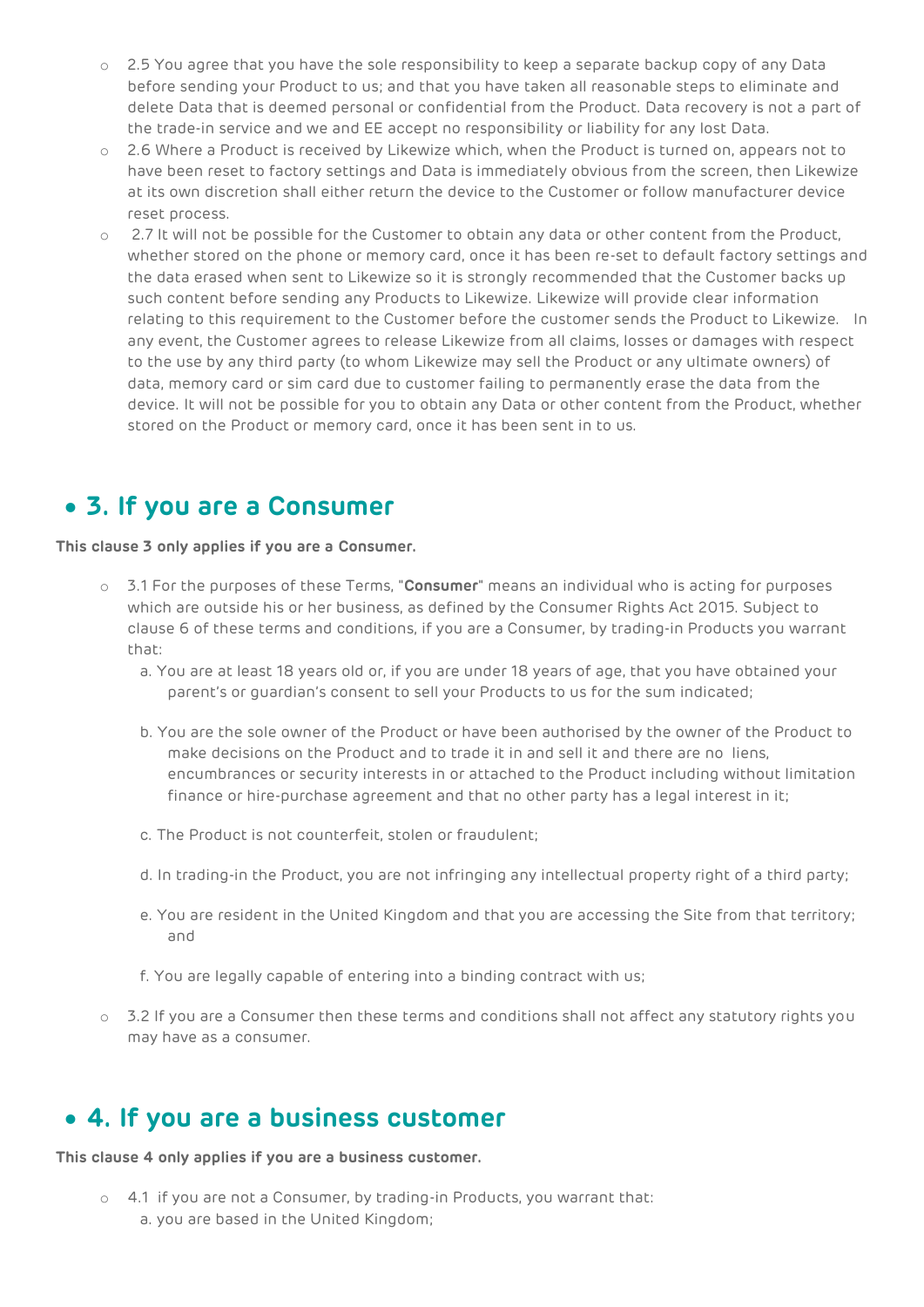- b. you are the sole owner of the Product or have been authorised by the owner of the Product to make decisions on the Product and to trade it in and there are no other parties who have any interest or claim (liens, encumbrances or security interests) in or attached to the Product and that no other party has a legal interest in it;
- c. the Product is not counterfeit, stolen or fraudulent;
- d. in trading-in the Product, you are not infringing any intellectual property right of a third party; and
- e. you have authority to bind any business customer on whose behalf you use the Site to trade-in Product
- o 4.2 These Terms and any document expressly referred to in them constitutes the entire agreement between you and us and supersede and extinguish all previous agreements, promises, assurances, warranties, representations and understandings between us, whether written or oral, relating to its subject matter.
- o 4.3 You acknowledge that in entering into this Contract you do not rely on any statement, representation, assurance or warranty (whether made innocently or negligently) that is not set out in these Terms or any document expressly referred to in them.
- $\circ$  4.4 You and we agree that neither of us shall have any claim for innocent or negligent misrepresentation or negligent misstatement based on any statement in the Contract.

#### • **5. Our right to vary these Terms**

- $\circ$  5.1 We may amend these Terms from time to time. Please look at the top of this page to see when these Terms were last updated and which Terms were changed.
- o 5.2 Every time you trade-in Products, the Terms in force at the time of your trade-in will apply to the Contract between you and us.
- $\circ$  5.3 We may revise these Terms as they apply to your order from time to time to reflect the following circumstances:
	- a. changes in relevant laws and regulatory requirements; and/or
	- b. a change in our business practice.
- o 5.4 If we have to revise these Terms as they apply to your order, we will contact you to give you reasonable advance notice of the changes and let you know how to cancel the Contract if you are not happy with the changes. You may cancel in respect of all of the affected Products. If you opt to cancel, you will have to return any monies (or other consideration) you have already received. You may request the return of the Product upon cancellation, Likewize reserve the right to return your Product or one of similar make/model and specification where your Product is no longer in our control.

## • **6. Valuing your Product**

- o 6.1 You warrant that you will accurately describe the condition of your Products so that we are able to provide an initial quotation before we are in receipt of, and able to, inspect the Product (the "**Original Quotation**"). A Product will qualify for purchase by Likewize if it is in "**Full Working Condition**".
- o 6.2 For a Product to be in Full Working Condition it must satisfy the following criteria:
	- a. The Product must be complete with no missing, damaged, or cracked parts (e.g. a stylus for touch screen phones should be included if the phone was originally supplied with one);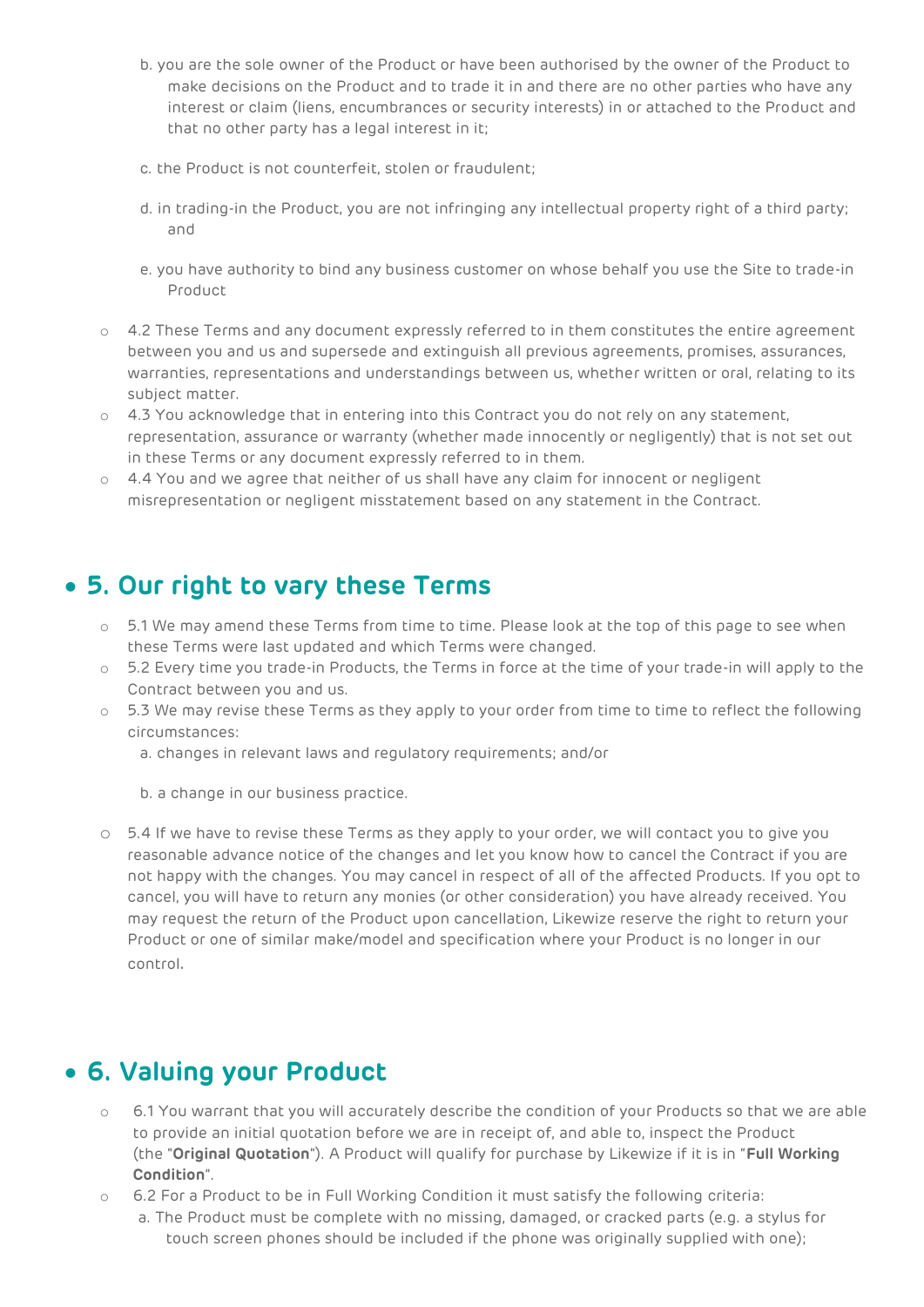- b. The Product should be fully functional. It should power up, and should be free from PIN locks. It should make and receive a call. All functionality must work (e.g. Bluetooth, Camera, Wireless). All control buttons (e.g. on/off, volume, navigation) and all the buttons on the keypad must work. All connection sockets should work, all microphones and speakers should work, and the IMEI label should be intact;
- c. The display should be clear and fully intact. There should be no fading, no pixels missing, no cracks and no bleeding on the screen. Touch-screens should be free from major scratching;
- d. The Product must be free from liquid damage (and signs of liquid damage as signified by the manufacturer's liquid damage indicators); and
- e. If the Product has a flip or slider mechanism, it should open and close properly.
- $\circ$  6.3. There may be instances where Likewize may choose to purchase a Product that is not in Full Working Condition.
- o 6.4 Likewize does not accept any Products that have an activation lock via a Samsung account, iCloud account or similar accounts.
- o

#### **Contact Centre or Online (EE.co.uk) Trade-in**

- o 6.5 If you are in any doubt as to the condition of a Product, you are advised to contact us first before sending in or handing over your Product.
- o 6.6 Upon receipt of your Product, we will carry out an Inspection (as defined in clause 8.1). Any incorrect or inaccurate Product descriptions may result in us re-evaluating our Original Quotation to produce a Revised Quotation (as defined in clause 8.3).
- o 6.7 You must ensure that we are in receipt of the Products within 14 days of the date of receipt of packaging. Packaging will be despatched on the day we provide the Original Quotation for for next day delivery.. If we are not in receipt of a Product in such 14 day period, we reserve the right to offer you the lower of the: (i) Original Quotation; or (ii) current price on the Recycle.ee.co.uk site presented through the site on the day the Products arrives with us, subject to clauses 8 and 9 below.

## • **7. Lost, Blocked, Stolen and Fake Products and Pre-Pay Box Breaking**

- o 7.1 For the purposes of these Terms:
	- a. **"Lost, Blocked or Stolen"** Products are Products that have been reported as either lost, blocked or stolen as recorded in any of the stolen asset registers maintained by CheckMEND at **http://www.checkmend.com/geo/index.php;** and
	- b. "**Fake**" Products are counterfeit Products which are manufactured to resemble products made by another company in breach of the intellectual property rights of the genuine manufacturer.
- o 7.2 We will make no payments to customers for Products received which are Lost, Blocked, Stolen or Fake.
- $\circ$  7.3 We reserve the right to inform the relevant authorities if there is any suspicion that there is a deliberate attempt to perpetrate a fraud. We reserve the right to reclaim any money paid to you if it is discovered within three (3) months of our receipt of that Product that the Product has either been reported as Lost, Blocked or Stolen or the Product is discovered to be a Fake.
- o 7.4 Products which are Lost, Blocked, or Stolen will not be returned, unless we are required to return such Products in accordance with applicable legislation. Fake Products will only be returned if we consider (in our sole opinion) that they were remitted in good faith.
- 7.5 We reserve the right to refuse to pay for any Products which we believe are derived from Prepay Box Breaking. The definition of "Prepay Box Breaking" is where a businesses or individual purchases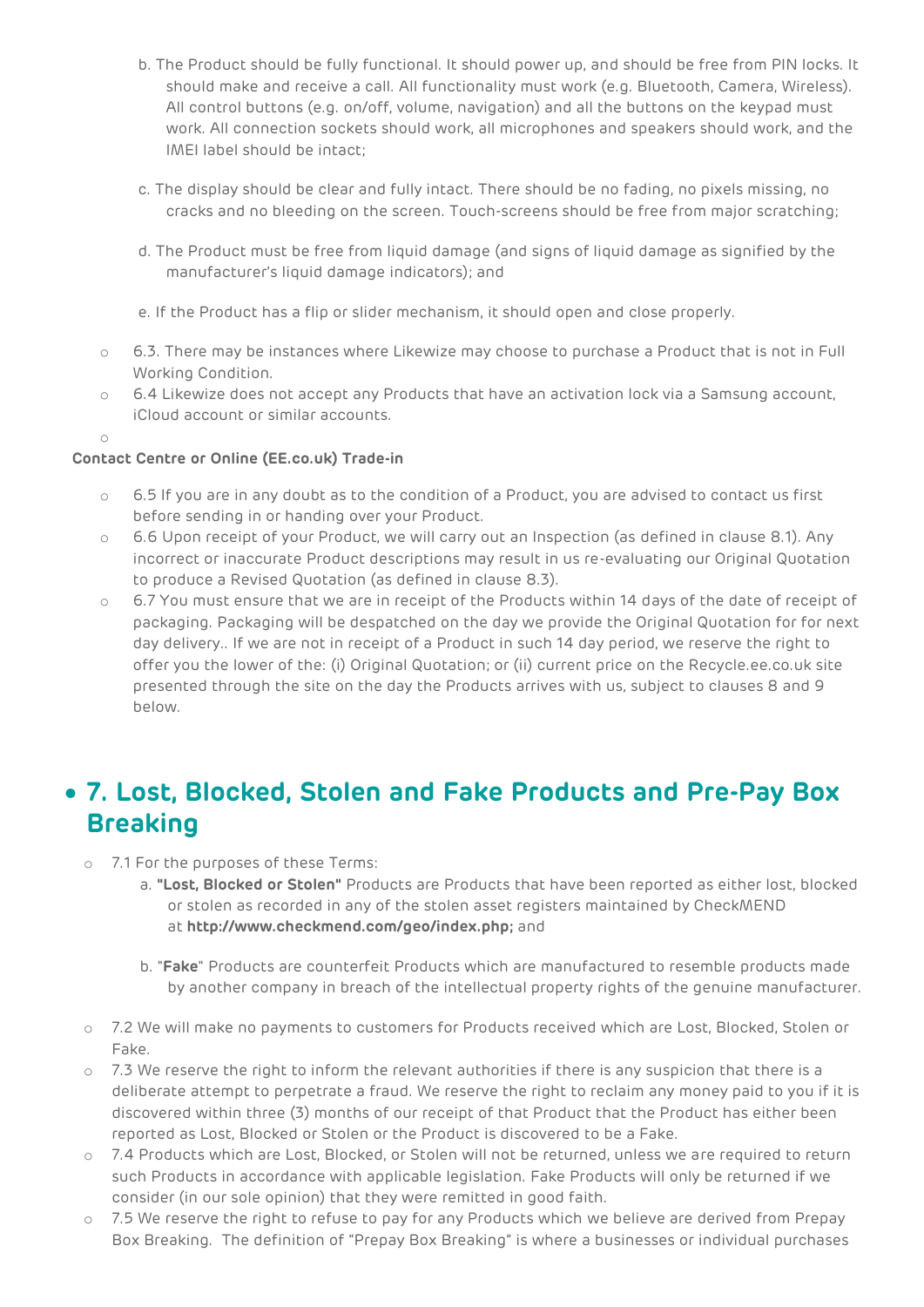prepay phones from a retailer, network, dealer or wholesaler with the intention of reselling the phone and have no intention of using the phone and sim card together as was the original intention of mobile phone network whose sim card is provided with the phone.

### • **8. Inspection and Revised Quotation (Contact Centre or Online)**

- o 8.1 Once your Products have been received by us, we will inspect the Product to check that it is in Full Working Condition and see if it complies with the description that you provided to us originally (the **"Inspection"**).
- $\circ$  8.2 The Inspection will focus on, amongst other things, the model and condition of the Product. If the model is the same as and/or the condition is the same as your original description, the Original Quotation will be paid to you within 72 hours.
- $\circ$  8.3 If the Inspection reveals the model is different and/or the condition is inferior to your original description, the Original Quotation will be adjusted in accordance with clause 9.2 below. Should our Inspection reveal that you have sent us a different model than the one that we provided an Original Quotation for, we will offer an amount for the different model based on the price displayed on the Site or through EE Website on the day that we are in receipt of the different model (subject to the condition of the Product) (the "**Revised Quotation**"). Note that Likewize's appraisal is solely our own commercial assessment of the sum that Likewize is willing to offer you in exchange of the Product. Likewize does not provide any guarantees of giving a correct or objective valuation or the highest valuation available on the market. Thus, there may be other companies on the market who may provide different valuations and offer sums different to those offered by Likewize.
- $\circ$  8.4 We will contact you via email or text to confirm the amount we will offer for such Product as adjusted, if necessary, by these Terms. You will have 14 days from the date that we have sent the email or text in which to accept the Revised Quotation provided that we cannot be held responsible for the non-delivery of emails because of spam email or junk filters. If you:
	- a. choose to decline the Revised Quotation within the 14-day period, you may ask us to return the Product to you. Please allow for up to 10 working days to receive your returned Products. If for any reason we cannot send you back your original Product then we will be obliged to make payment of the sum equal to the Original Quotation; or
	- b. do not reply within 14 days of us sending the email or text, we will pay you the Revised Quotation and you will deemed to have accepted such Revised Quotation as the full price payable to you for your Product.
- o 8.5 Under no circumstances can Products be returned by us to you after the expiry of the 14-day period detailed in clause 8.4.
- o 8.6 Additional accessories that have been sent in with your Product which have not been specifically requested by us cannot be returned to you.

## • **9. How the Contract is formed between you and us**

- o 9.1 Nothing on the EE.co.uk Website or the customer service contact centre advisor constitutes an offer by us to sell or purchase any goods or services.
- o 9.2 Sending Products to us shall constitute an offer by you to sell such Products to us in return for the Original Quotation ("**Your Offer**"). However, please note that this does not mean that Your Offer has been accepted by Likewize. Our acceptance of Your Offer will take place as described in clause 9.3.
- 9.3 The Contract will be formed upon receipt of the Product (subject to clause 8.2 and/or 8.3).: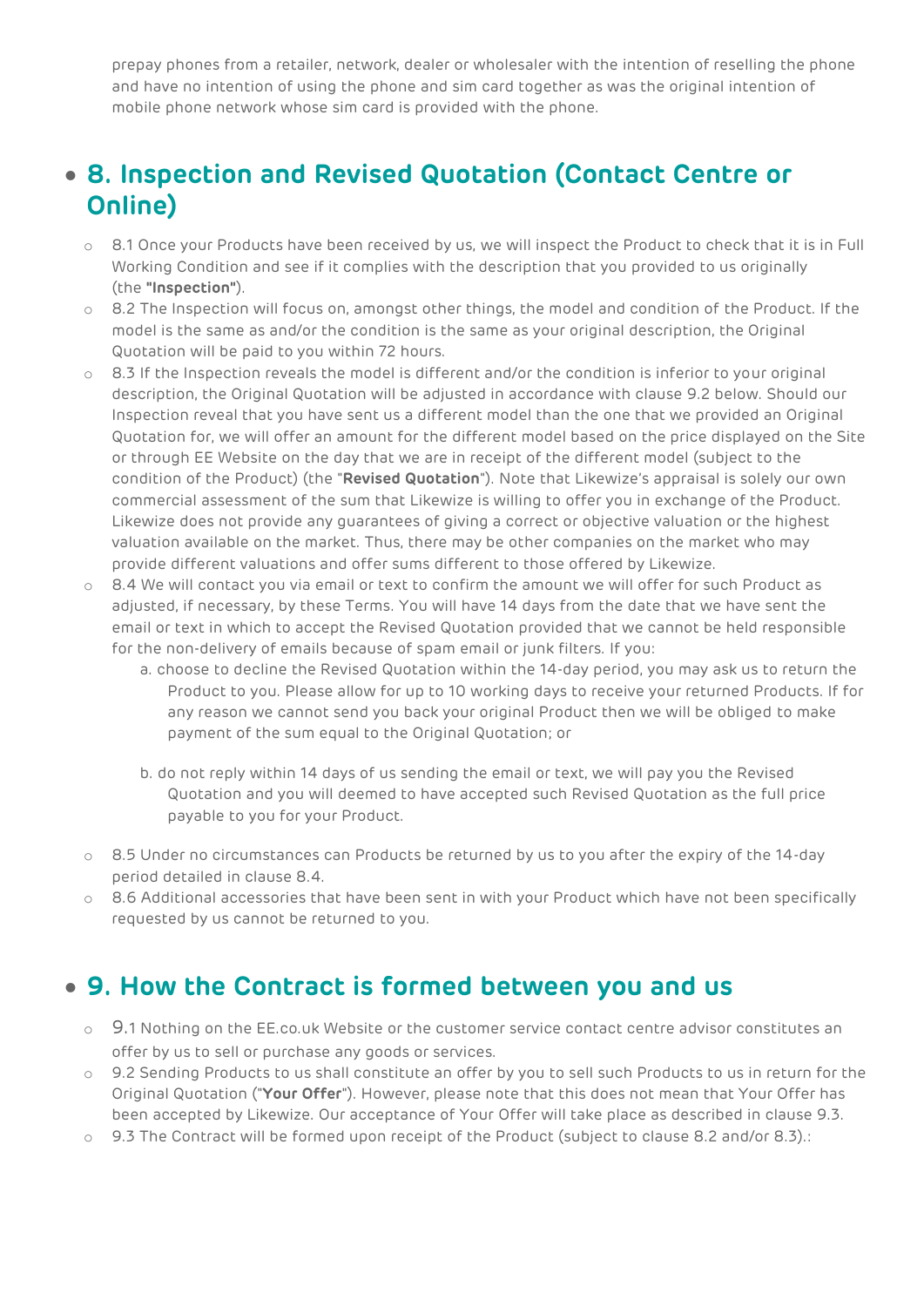#### • **10. Payments**

#### **Online**

- o 10.1 The final purchase price payable by Likewize for the sale of your used Product to us will be determined after we complete the Inspection of your Product, subject to these Terms.
- 10.2 If your Product is accepted by us following Inspection we will pay the Original Quotation price to EE (you hereby instruct us to do so on your behalf). Your options for payment include but are not limited by the provisions in clause 10.6, which shall be agreed between you and EE.
- o 10.3 If we offer a Revised Quotation we will pay the Revised Quotation price to EE (you hereby instruct us to do so on your behalf). Your options for payment include but are not limited by the provisions in clause 10.6, which shall be agreed between you and EE.
- o 10.4 If you fail to respond to our Revised Quotation by either accepting or rejecting it within 14 days we will pay the Revised Quotation to you within 72 hours of the expiry of the 14 days.
- o 10.5 If your Product is accepted by us following Inspection we will pay the Original Quotation to you by either;
	- a) Cash payment to you via BACS transfer to your nominated bank account;
	- b) Payment by Likewize to the retailer/mobile network operator you direct us to make payment to on your behalf.
- $\circ$  10.6 Where you instruct us to pay the final purchase price to the retailer or mobile network operator on your behalf (in accordance with 10.3 and 10.5 (b) above) , they and you will have already agreed (and contracted) to make the same value available to you in once of a number of methods. You may accept a voucher, store discount, mobile phone account discount, one off credit to your mobile phone account, reduction in payment for a new mobile phone device or any other method of credit by the retailer or mobile network operator to reimburse you the full amount of the final payment price.
- o 10.5 All quotations and payments include VAT (as applicable).

## • **11. Title and Risk in Products**

- o 11.1 Title in the Product(s) shall pass to us on your acceptance of the final purchase price of such Product(s) at which point you disclaim any further right, title or interest in and to the Product or any items contained therein.
- o 11.2 Subject to clause 14.3, risk in the Product(s) shall pass to us once the Product is received by us via the mail/courier service that you use to send the Product to us.
- $\circ$  11.3 Whilst the Products are in transit from you to us the following shall apply:
	- a. for each Product that you send to us you shall ensure that: (i) it is packaged so that it is physically protected; and (ii) you obtain and provide to us on request a tracking number for the package;
	- b. subject to clause 14.3(c), our total liability to you in respect of all losses arising in connection with the loss or damage to a Product or Products whilst within the domain of Likewize, shall in no circumstances exceed one-hundred pounds (£100) per package (irrespective of how many Products there are in a package); and
	- c. we shall not be liable to you for any loss arising in connection with the loss or damage to a Product or Products whilst in transit or otherwise within the domain of Likewize, should you fail to comply with the provisions of these Terms.
- 11.4 You are permitted to send your Product to us in your own packaging (subject to the requirements of clause 14.3 above) and you will be provided with a free address label.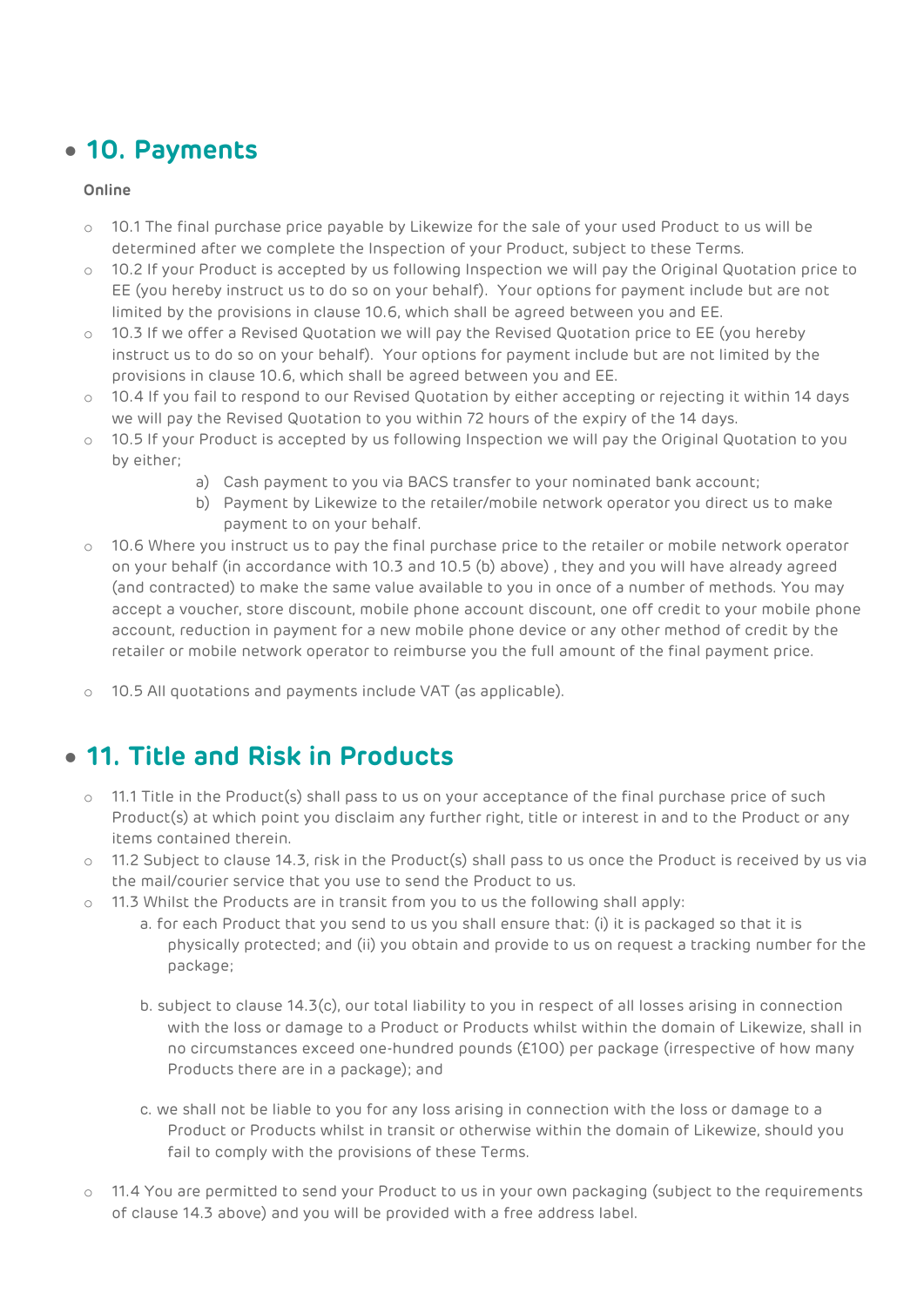## • **12. Our liability if you are a business customer**

#### **This clause 12 only applies if you are a business customer**.

- 12.1 Nothing in these Terms limits or excludes our liability for: a. death or personal injury caused by our negligence;
	- b. fraud or fraudulent misrepresentation; or
	- c. any other liability which cannot be excluded by law.
- o 12.2 Subject to clause 12.1, Likewize and any of their group companies and their officers, directors, employees, shareholders or agents of any of them (collectively, the "**Likewize Parties**") will under no circumstances whatever be liable to you, whether in contract, tort (including negligence), breach of statutory duty, or otherwise, arising under or in connection with the Contract for:
	- a. any loss of profits, sales, business or revenue;
	- b. loss or corruption of data, information or software;
	- c. loss of business opportunity;
	- d. loss of anticipated savings;
	- e. loss of goodwill; or
	- f. any indirect or consequential loss.
- o 12.3 Subject to clauses 11.3(b) and 12.1, the Likewize Parties' total liability to you in respect of all losses arising under or in connection with the Contract, whether in contract, tort (including negligence), breach of statutory duty, or otherwise, shall in no circumstances exceed the Original Quotation for the relevant Product(s).
- o 12.4 Except as expressly stated in these Terms, we do not give any representation, warranties or undertakings in relation to the Site. Any representation, condition or warranty which might be implied or incorporated into these Terms by statute, common law or otherwise is excluded to the fullest extent permitted by law.

#### • **13. Our liability if you are a Consumer**

#### **This clause 13 only applies if you are a Consumer.**

- o 13.1 If we fail to comply with these Terms, we are responsible for loss or damage you suffer that is a foreseeable result of our breach of these Terms or our negligence, but we are not responsible for any loss or damage that is not foreseeable. Loss or damage is foreseeable if it is an obvious consequence of our breach or if it was contemplated by you and us at the time we entered into this Contract.
- o 13.2 We do not in any way exclude or limit our liability for:
	- a. death or personal injury caused by our negligence;
	- b. fraud or fraudulent misrepresentation; or
	- c. any other liability which cannot be excluded or limited by law.
- 13.3 Subject to clause 16.1 and 16.2, the Likewize have no liability to you for any loss of profit, loss of business, business interruption, or loss of business opportunity.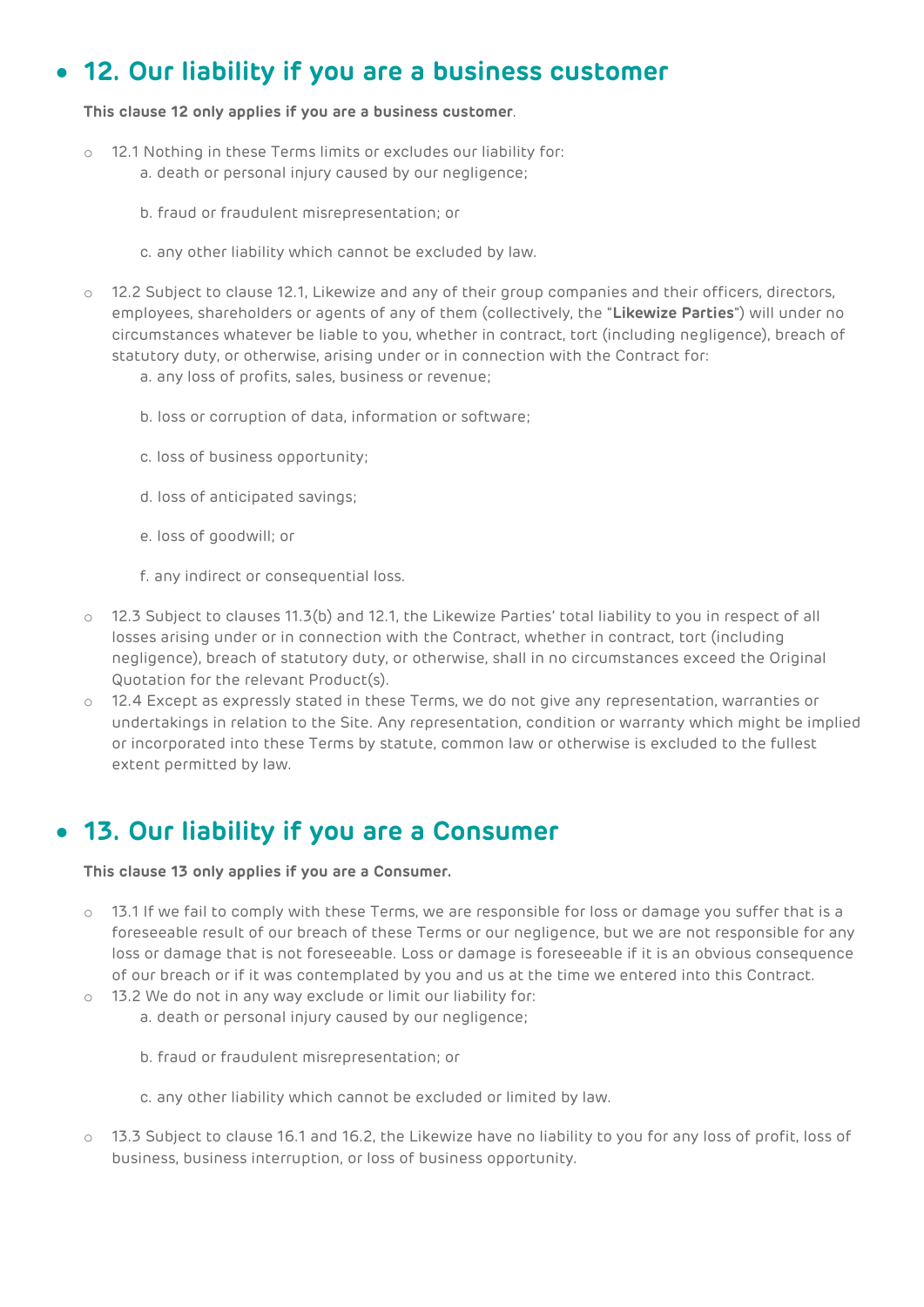## • **14. Indemnity**

The trade-in service is provided for lawful purposes only, and you agree to indemnify Likewize from and against any claims brought against any of them arising from performing its obligations under a Contract on your behalf or for any breach of these Terms by you.

## • **15. Events outside our control**

- o 15.1 We will not be liable or responsible for any failure to perform, or delay in performance of, any of our obligations under a Contract that is caused by an Event Outside Our Control (as such phrase is defined in clause 15.2).
- o 15.2 An **"Event Outside Our Control"** means any act or event beyond our reasonable control, including without limitation strikes, lock-outs or other industrial action by third parties, civil commotion, riot, invasion, terrorist attack or threat of terrorist attack, war (whether declared or not) or threat or preparation for war, fire, explosion, storm, flood, earthquake, subsidence, epidemic or other natural disaster, or failure of public or private telecommunications networks or impossibility of the use of railways, shipping, aircraft, motor transport or other means of public or private transport.
- o 15.3 If an Event Outside Our Control takes place that affects the performance of our obligations under a Contract:
	- a. we will contact you as soon as reasonably possible to notify you; and
	- b. our obligations under a Contract will be suspended and the time for performance of our obligations will be extended for the duration of the Event Outside Our Control.
- o 15.4 You may cancel a Contract affected by an Event Outside Our Control which has continued for more than 30 days. To cancel please contact us. If you opt to cancel, you will have to return any monies you have already received and we will return any Products relating to such monies.

## • **16. Communications between us**

- $\circ$  16.1 When we refer, in these Terms, to "in writing", this will include e-mail.
- o 16.2 **If you are a Consumer** you may contact our customer service team at Email: eeconsumer.uk@Likewize.com **Tel. 0208 732 3798.** If we have to contact you or give you notice in writing, we will do so by e-mail or by pre-paid post to the address you provide to us in your order.
- o 16.3 **If you are a business customer** you may contact our customer service team at Email: [btcorporate.uk@Likewize.com](mailto:btcorporate.uk@brightstar.com) **Tel.** 0208 732 3798. If you wish to give us formal notice of any matter in accordance with these Terms, please contact us as follows:
	- a. Any notice or other communication given by you to us, or by us to you, under or in connection with the Contract shall be in writing and shall be delivered personally, sent by pre-paid post or other next working day delivery service or e-mail.
	- b. In proving the service of any notice, it will be sufficient to prove, in the case of a letter, that such letter was properly addressed, stamped and placed in the post and, in the case of an email, that such e-mail was sent to the specified e-mail address of the addressee.
- 16.4 The provisions of this clause 19 shall not apply to the service of any proceedings or other documents in any legal action.